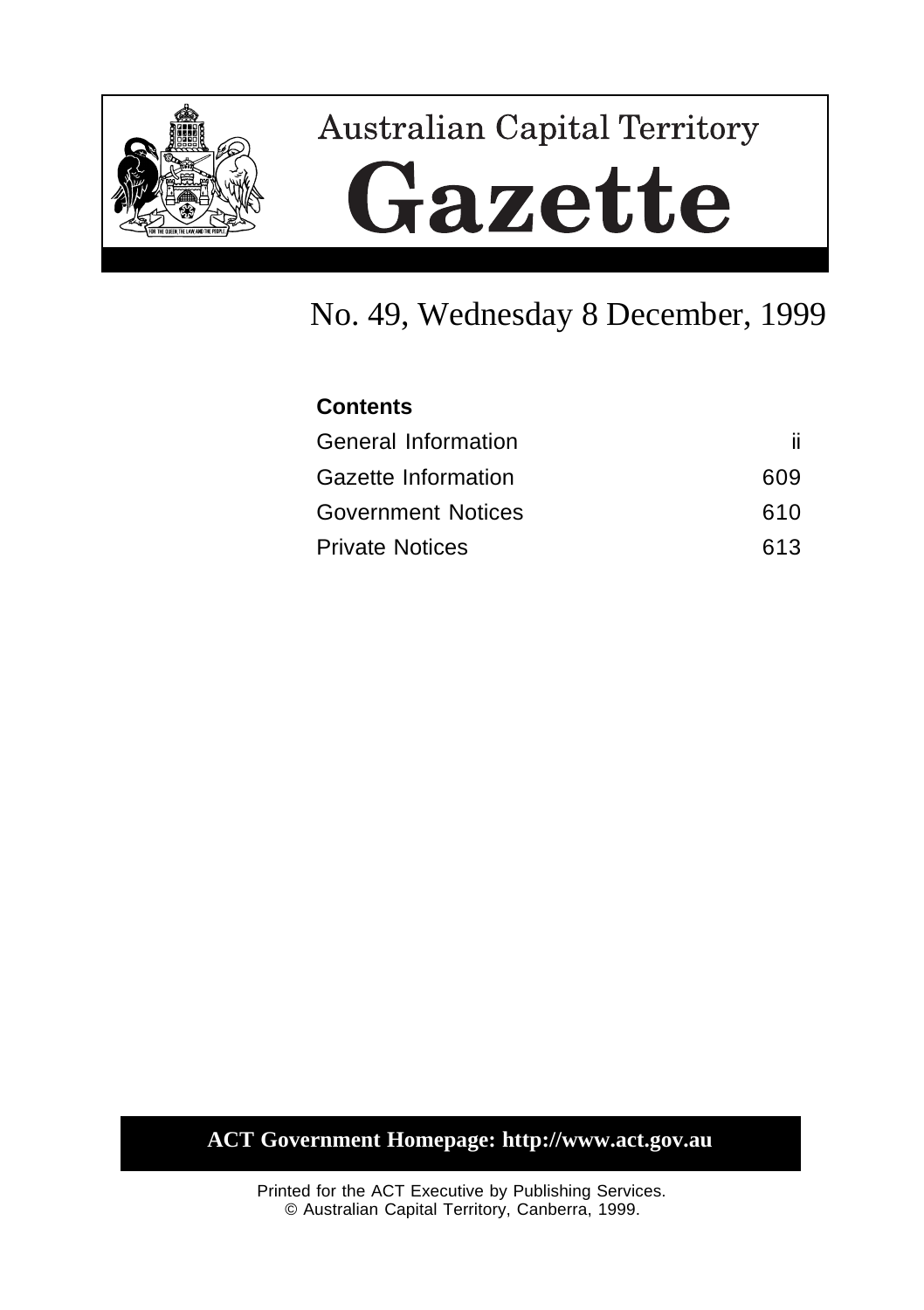### **GENERAL INFORMATION**

#### **ACT GOVERNMENT GAZETTE**

The ACT Government Gazette is published each Wednesday. The sections included in the publication are:

- General Information;
- Government Notices;
- Purchasing and Disposals;
- Invitations to Tender, Quote or Register Interest;
- Contracts arranged, and
- Private Notices

(Australian Public Service notices will continue to appear in the Commonwealth of Australia Gazette).

#### **CONTACT DETAILS**

ACT Gazette Officer Publishing Services GPO Box 158 Canberra ACT 2601

Phone: (02) 6205 0484 Fax: (02) 6205 0266 **e-mail: gazette\_office@dpa.act.gov.au** ACT Gazette Office Level 7, Macarthur House Wattle Street Lyneham 2602

#### **Notices for Publications**

Notices for the Gazette are to be lodged by 12 noon on the Wednesday prior to publication. Notices can be lodged in advance in hard copy or facsimile, by electronic mail or diskette, with a brief message of instruction and a WORD compatible document attachment.

A Gazette Request Form must also be delivered to the Gazette Office, by hand, mail or fax. For copies of this form please telephone the Gazette Office or go to www.act.gov.au/government/reports/pub/gazreq.doc.

Signed notices must be sighted by the Gazette Office before gazettal can proceed.

**Purchasing and Disposal Codes** may be accessed on the ACT Government Website:

www.act.gov.au/government/report/pub/gazette/p&d.pdf. Alternatively, you may obtain a hard copy listing by contacting the gazette office.

#### **Private Notices**

The fee for a private notice is as follows:

• minimum charge \$1.00 per word or \$100.00 whichever is the greater.

Cheques are to be made payable to 'Publishing Services' and are to be forwarded to the Gazette office with a copy of the notice (Either on a PC formatted disk in WORD, or if the notice has already been emailed, a hard copy of the notice) and Gazette Request Form. Payment can be made by EFTPOS (Bankcard, Visa or Mastercard) by telephoning the Gazette Office. Payment must be received before gazettal can proceed.

#### **Purchasing and Subscriptions**

Copies of the ACT Government Gazette may be purchased at a cost of \$5.00 (or \$2.00 for a Special Gazette) from the ACT Government shopfront, Legislation/Gazette sales counter, East Row, Canberra City. Subscriptions to the Gazette maybe arranged through the Gazette Office at a price of \$360.00 (1 July 1999 -30 June 2000) or part thereof, including postage. Refunds will not be given for cancellations. Claims for missing items will be recognised as valid if lodged within 28 days of publication.

#### **Copyright Notice - Australian Capital Territory**

This work is copyright. Apart from any use as permitted under the Copyright Act 1968, no part may be reproduced by any process without written permission from Library and Information Management, Department of Urban Services, ACT Government, GPO Box 249, Civic Square ACT 2608.

#### **Products and Services advertised in this publication are not necessarily endorsed by the ACT Government**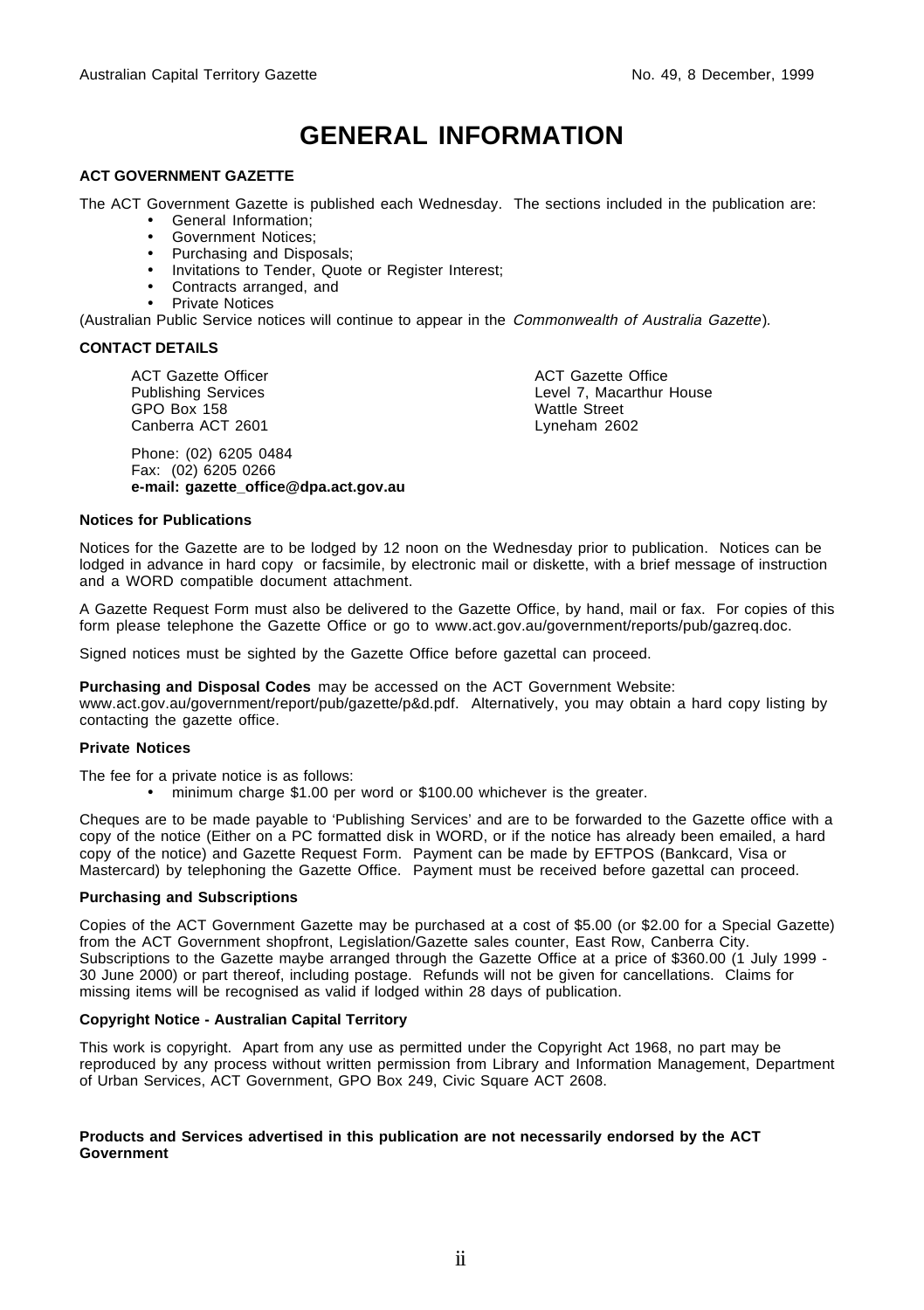### **GAZETTE INFORMATION**

### **ISSUE OF ACT SPECIAL GAZETTES**

The following issues of the ACT Special Gazettes have been published since the last Weekly Gazette. For listings of previous ACT Special Gazettes please refer to this internet site

http://www.publishing.act.gov.au

| Gazette<br><b>Number</b> | <b>Date</b> | Title                                                                                                                                                                                                                                       |
|--------------------------|-------------|---------------------------------------------------------------------------------------------------------------------------------------------------------------------------------------------------------------------------------------------|
| <b>S62</b>               | 3 December  | Notification of Enactments<br>- Building and Construction Industry Training Levy<br>Amendment Act 1999, No. 68 of 1999                                                                                                                      |
|                          |             | - Building Amendment Act (No. 2) 1999, No. 69 of 1999                                                                                                                                                                                       |
|                          |             | - Public Sector Legislation Amendment Act 1999, No. 70 of<br>1999                                                                                                                                                                           |
| S63                      | 1 December  | Regulation No. 33 of 1999 - Motor Traffic Act 1936<br>Notice of Commencement<br>- Gambling and Racing Control Act 1999<br>- Gambling and Racing Control (Consequential Provisions)<br>Act 1999<br>- Gambling Legislation Amendment Act 1999 |
| <b>S64</b>               | 29 November | Regulation No. 32 of 1999 - Motor Traffic Act 1936                                                                                                                                                                                          |

#### **ACT Government Gazette: Christmas Arrangements**

The final ACT Gazette for 1999 will be published on Wednesday 22 December, with the first Gazette in 2000 being published on Wednesday 5 January 2000. The Gazette printing contractor will be closed down between these dates, resulting in printing facilities being unavailable for this period.

Deadlines for receipt of content are indicated below:

1. Thursday 16 December 1999, 4.30pm – deadline for material to be included in the Gazette published on 22 December 1999.

2. Tuesday 4 January 2000, 10.00am – deadline for material to be included in the Gazette published on 5 January 2000.

For more information, please contact Kerry Bell or Stephen Lawler at the Gazette Office on x50254 or x50484.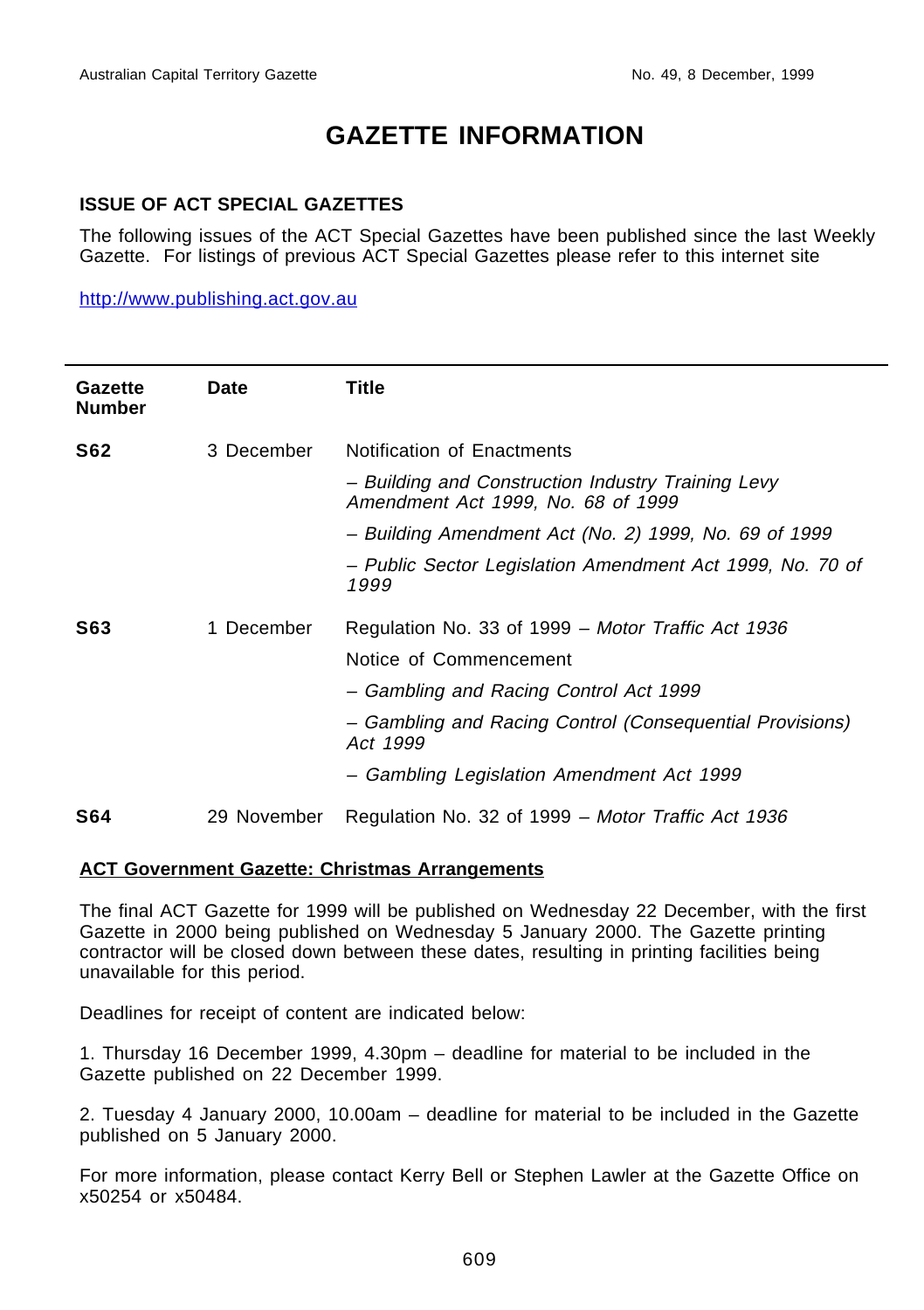### **GOVERNMENT NOTICES**

### **NOTIFICATION OF THE MAKING OF AN INSTRUMENT**

NOTICE is hereby given that the undermentioned Instrument of the Australian Capital Territory has been made. Copies of the Instrument may be purchased from Publishing Services, Legislation and Sales Counter, ACT Government Shopfront, Corner of City Walk and East Row Canberra City ACT 2601.

| Act under which<br>Instrument made                  | <b>Description of Instrument</b>                                   | Number and year of<br><b>Instrument</b> |
|-----------------------------------------------------|--------------------------------------------------------------------|-----------------------------------------|
| Plumbers, Drainers and<br>Gasfitters Board Act 1982 | Appointments to the<br>Plumbers, Drainers and<br>Gasfitters Board. | No. 268 of 1999                         |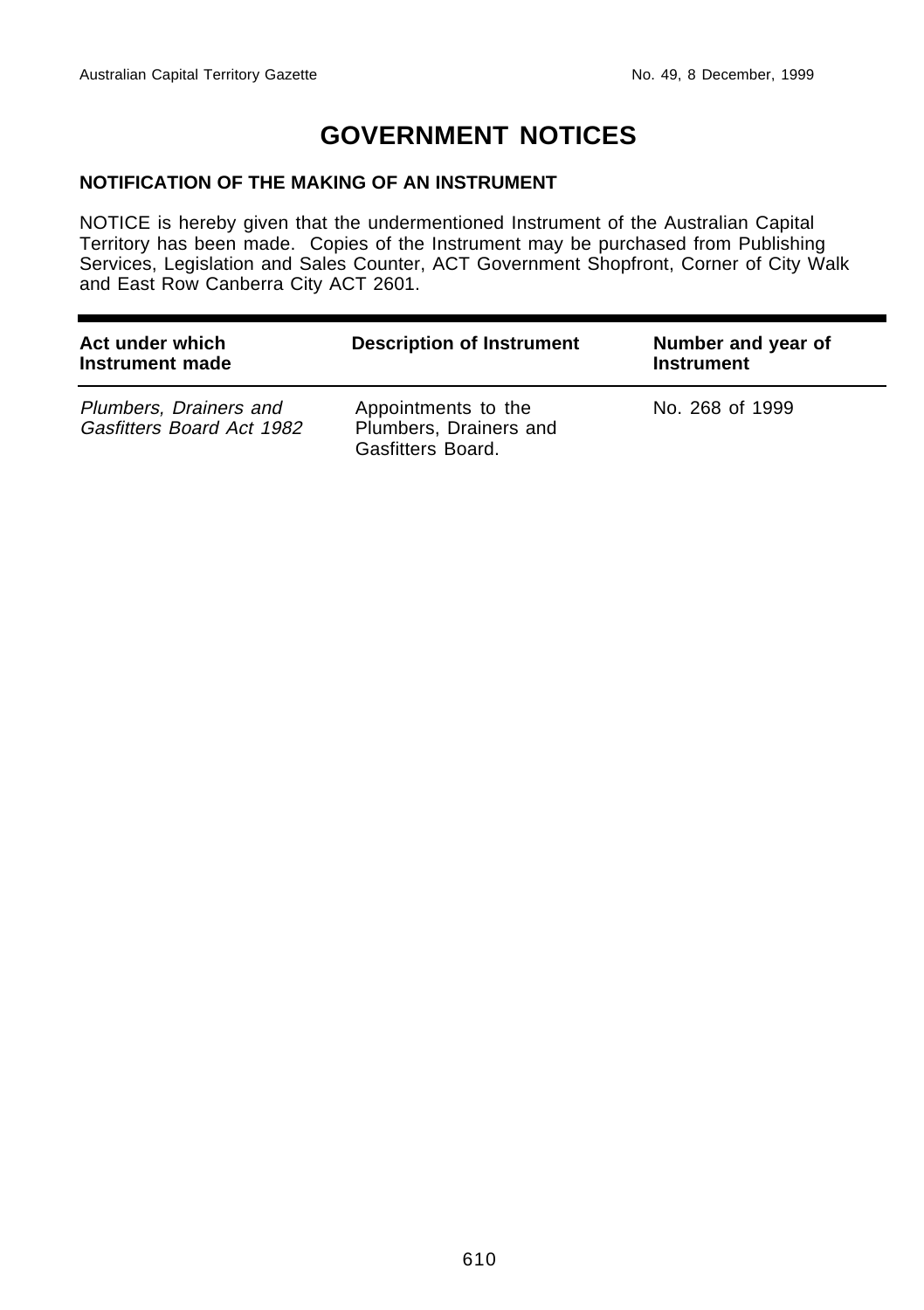### **GOVERNMENT NOTICES (Continued)**

### **NOTIFICATION OF AN INSTRUMENT MADE UNDER THE PUBLIC ROADS ACT 1902 (NSW)**

NOTICE is hereby given that the undermentioned Instrument has been made under the Public Roads Act 1902 (NSW). Copies of the Instrument are available from the ACT Land Information Centre, Planning and Land Management, 16 Challis Street, Dickson, ACT; Telephone 6207 1601.

| Act under which<br>Instrument made | <b>Description of Instrument</b>                          | Number and year of<br><b>Instrument</b> |
|------------------------------------|-----------------------------------------------------------|-----------------------------------------|
| Public Roads Act 1902<br>(NSW)     | Notification of Road Closures -<br>Division of Charnwood. | No. R39/99 of 1999                      |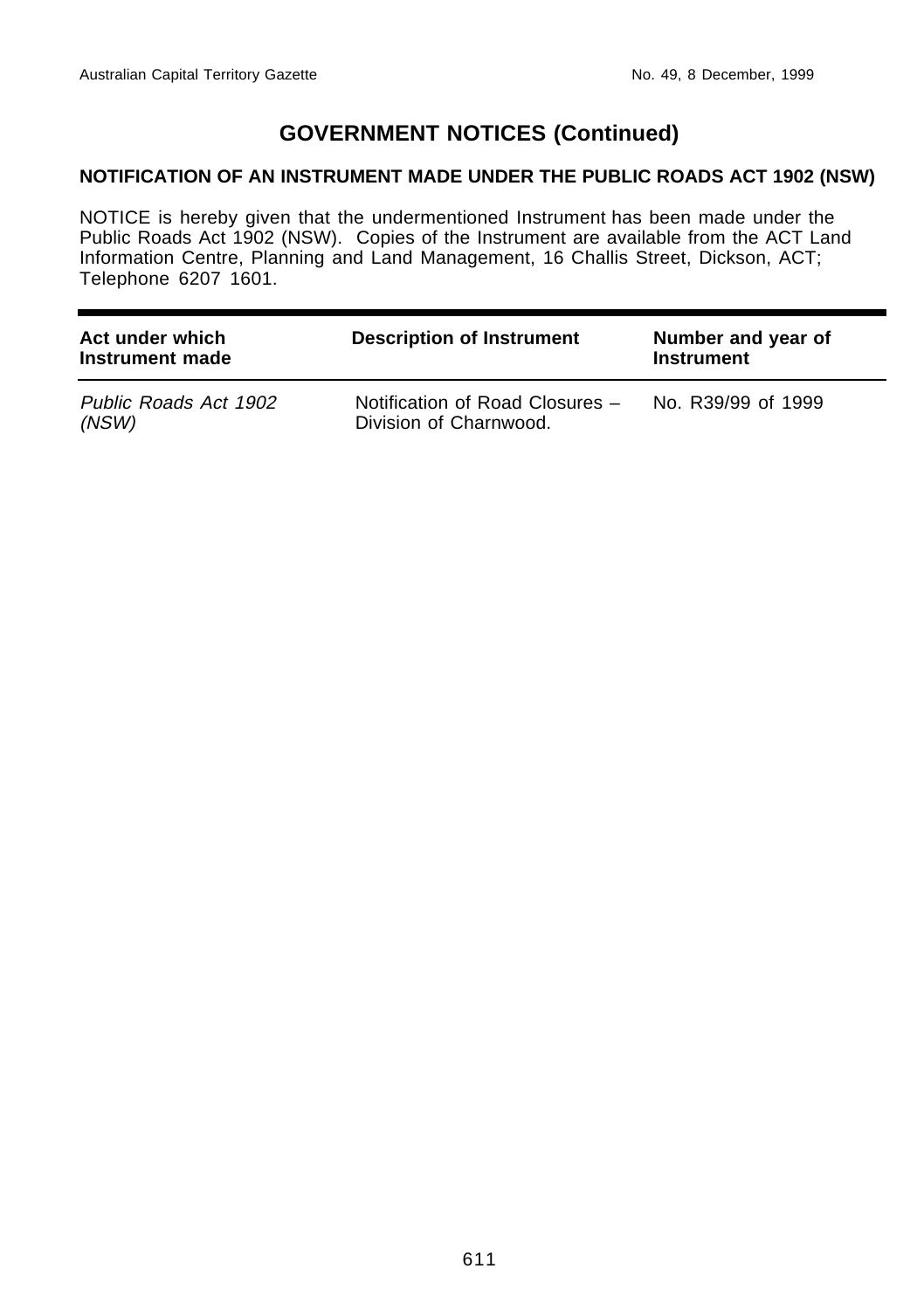### **GOVERNMENT NOTICES (Continued)**

### **Environment ACT**

### **Environment Protection Act 1997**

### **Variation of an Environmental Authorisation**

Notice is hereby given that pursuant to Section 60 of the *Environment Protection Act 1997* (the Act), authorisation number 0006 has been varied as follows:

| Organisation                                  | <b>Brief Description</b><br>of Activity | Variation to Authorisation                           | Location                              |
|-----------------------------------------------|-----------------------------------------|------------------------------------------------------|---------------------------------------|
| National<br><b>Exhibition Centre</b><br>Trust | Summernats                              | Date of Summernats 2000,<br>6, 7, 8 & 9 January 2000 | <b>Exhibition Park</b><br>in Canberra |

Annual Review of Environmental Authorisations

Notice is hereby given that under Section 57 of the Act, the annual review of the environmental authorisation held by the following organisation has been completed, with the outcome as stated below:

| Organisation          | <b>Brief Description of Activity</b>                | <b>Outcome</b>                           |
|-----------------------|-----------------------------------------------------|------------------------------------------|
| Totalcare             | Commercial incineration                             | Environment Improvement Plan             |
| Industries<br>Limited | activities for the destruction of<br>clinical waste | required under Section 69 of the<br>Act. |

Under Section 135 of the *Environment Protection Act 1997* an application may be made to the Administrative Appeals Tribunal for a review of these decisions to which this notice relates.

Copies of the Environmental Authorisation and review documents are available for public inspection, during business hours, at the office of the Environment Management Authority, Level 2, South Wing, Macarthur House, Wattle Street Lyneham ACT.

Dated the 30th day of November 1999 Environment Management Authority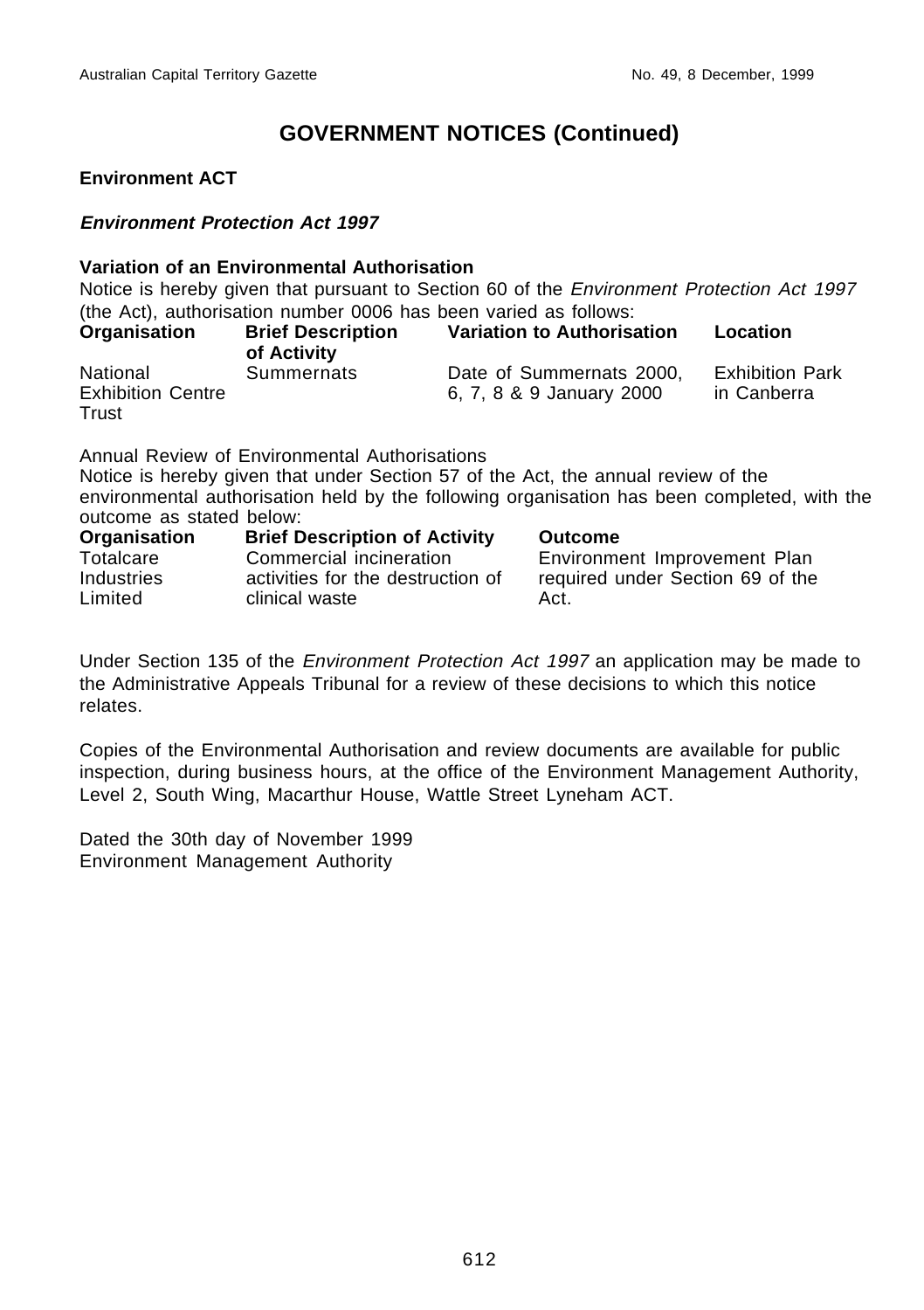### **PRIVATE NOTICES**

### **IN THE SUPREME COURT OF THE AUSTRALIAN CAPITAL TERRITORY PROBATE JURISDICTION**

In the Will of **HELEN CASS** late of 1 Ord Street, Forrest in the Australian Capital Territory, Home Duties, deceased.

Probate of the Will was granted by the Supreme Court of the Australian Capital Territory on 15 October 1999.

Pursuant to the Administration and Probate Act 1929, the Family Provision Act 1969, the Trustee Act 1957 and the Wills Act 1968, **ALEXANDER STEPHEN CASS** and **KYRIAKOULA NOTARAS** the executors named in the Will of Helen Cass who died on 3 November 1997 hereby give notice that creditors and others wishing to make an application for rectification of the Will of the said Deceased are required to send particulars of their claims or notice of their application to the Executors care of Deacons Graham & James, 15 London Circuit, Canberra City, ACT 2601 within two (2) calendar months from publication of this notice. After that time the Executors may distribute the assets of the Estate having regard only to the claims or applications of which at the time of distribution they have notice.